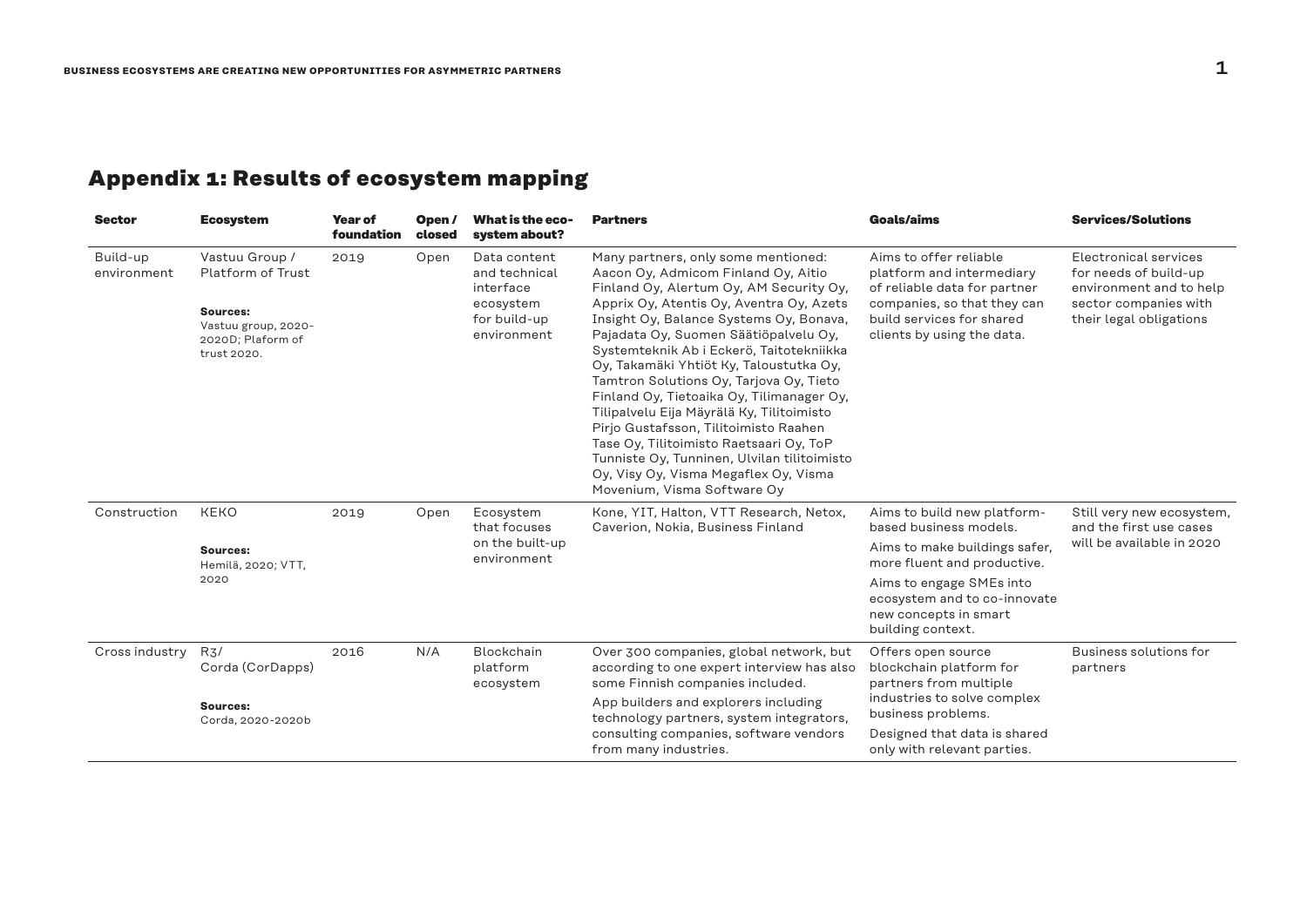| <b>Sector</b>  | <b>Ecosystem</b>                                               | <b>Year of</b><br>foundation | Open/<br>closed | What is the eco-<br>system about?          | <b>Partners</b>                                                                                                                                                                                                                                                                                                                                                                                                                                                                                        | Goals/aims                                                                                                                                   | <b>Services/Solutions</b>                                                                                                        |
|----------------|----------------------------------------------------------------|------------------------------|-----------------|--------------------------------------------|--------------------------------------------------------------------------------------------------------------------------------------------------------------------------------------------------------------------------------------------------------------------------------------------------------------------------------------------------------------------------------------------------------------------------------------------------------------------------------------------------------|----------------------------------------------------------------------------------------------------------------------------------------------|----------------------------------------------------------------------------------------------------------------------------------|
| Cross industry | <b>Combient Group</b>                                          | 2015                         | Closed          | Cross industry<br>collaboration<br>network | Includes 30 large enterprises, and<br>universities and startups.                                                                                                                                                                                                                                                                                                                                                                                                                                       | The leading cross industry<br>collaboration ecosystem                                                                                        | The ecosystem has<br>specialized in AI &<br>analytics, open innovation<br>and organization and<br>culture.                       |
|                | Sources:<br>Combient, 2020-<br>2020e                           |                              |                 |                                            | Assa Abloy, Atlas Copco, Autoliv,<br>Electrolux, Epiroc, Ericsson, FAM, Fazer,<br>Fortum, Husqvarna Group, Höganäs,<br>Investor, K Group, Kone, KoneCranes,<br>LKAB, Munters, Mölnlycke, Permobil,<br>SAAB, SAS, SEB, SKP, Scania, Sigma,<br>Stena, Stora Enso, Södra, Vasakronan,<br>Wärtsilä                                                                                                                                                                                                         | group in the Nordics, that<br>includes Combient Spark,<br>Combient Foundary,<br><b>Combient Mix and Combient</b><br>Collegial.               |                                                                                                                                  |
|                |                                                                |                              |                 |                                            |                                                                                                                                                                                                                                                                                                                                                                                                                                                                                                        | Aims to speed up the<br>transformation of parties<br>involved by offering a space<br>where assets can be shared.                             |                                                                                                                                  |
| Cross industry | Open Ecosystem<br>Network                                      | 2016                         | Open            | Innovation<br>ecosystem                    | Hundreds of partners, only a few larger<br>ones mentioned: Accenture, Telia, Nokia,<br>Microsoft, Aalto University, My Metsä,                                                                                                                                                                                                                                                                                                                                                                          | Goal is to bring together<br>ambitious companies from<br>different industries and<br>individuals to help them<br>innovate, and grow business | Helping companies<br>collaborate, being<br>innovative and interact.                                                              |
|                | Sources:<br>Open Ecosystem<br>Network, 2020-<br>2020B          |                              |                 |                                            | MaaS Global, LUT University, K Group,<br>Business Finland, Kone. Ecosystem<br>originally initiated by Nokia                                                                                                                                                                                                                                                                                                                                                                                            |                                                                                                                                              |                                                                                                                                  |
| Energy         | Flexens /                                                      | 2015                         | Open            | Energy                                     | ABB, ÅF, Sumitomo, Andritz, Fortum,                                                                                                                                                                                                                                                                                                                                                                                                                                                                    | Aims to create breakthrough<br>solutions in bioeconomy,<br>circular economy, and energy<br>systems.                                          | Developing and<br>implementing a full<br>society scale demo of<br>the the FLEXe (energy)<br>concept in the Åland<br>archipelago. |
|                | Clic Innovation                                                |                              |                 | ecosystem                                  | BMH Technology, Elenia, FCG, Gasum,<br>Metsä Group, Helen, Kemira, Kuusankoski<br>Recylcing, Metsäteho, StoraEnso,<br>SSAB, Vapo, Wärtsilä, Pohjolan Voima,<br>Outotec, Neste, UPM, Vaisala, Valmet,<br>Vantaan Energia, NLS, University of<br>Oulu, University of Vaasa, LUT University,<br>University of Helsinki, Aalto University,<br>VTT Research; Åbo Akademi, University<br>of Turku, Tampere University, Finnish<br>Meteorological Institute, Syke Finnish<br>Environment Institute, Luke, GTK |                                                                                                                                              |                                                                                                                                  |
|                | <b>Sources:</b><br>Flexens, 2020;<br>Click Innovation,<br>2020 |                              |                 |                                            |                                                                                                                                                                                                                                                                                                                                                                                                                                                                                                        | Public-private-partnership<br>ecosystem                                                                                                      |                                                                                                                                  |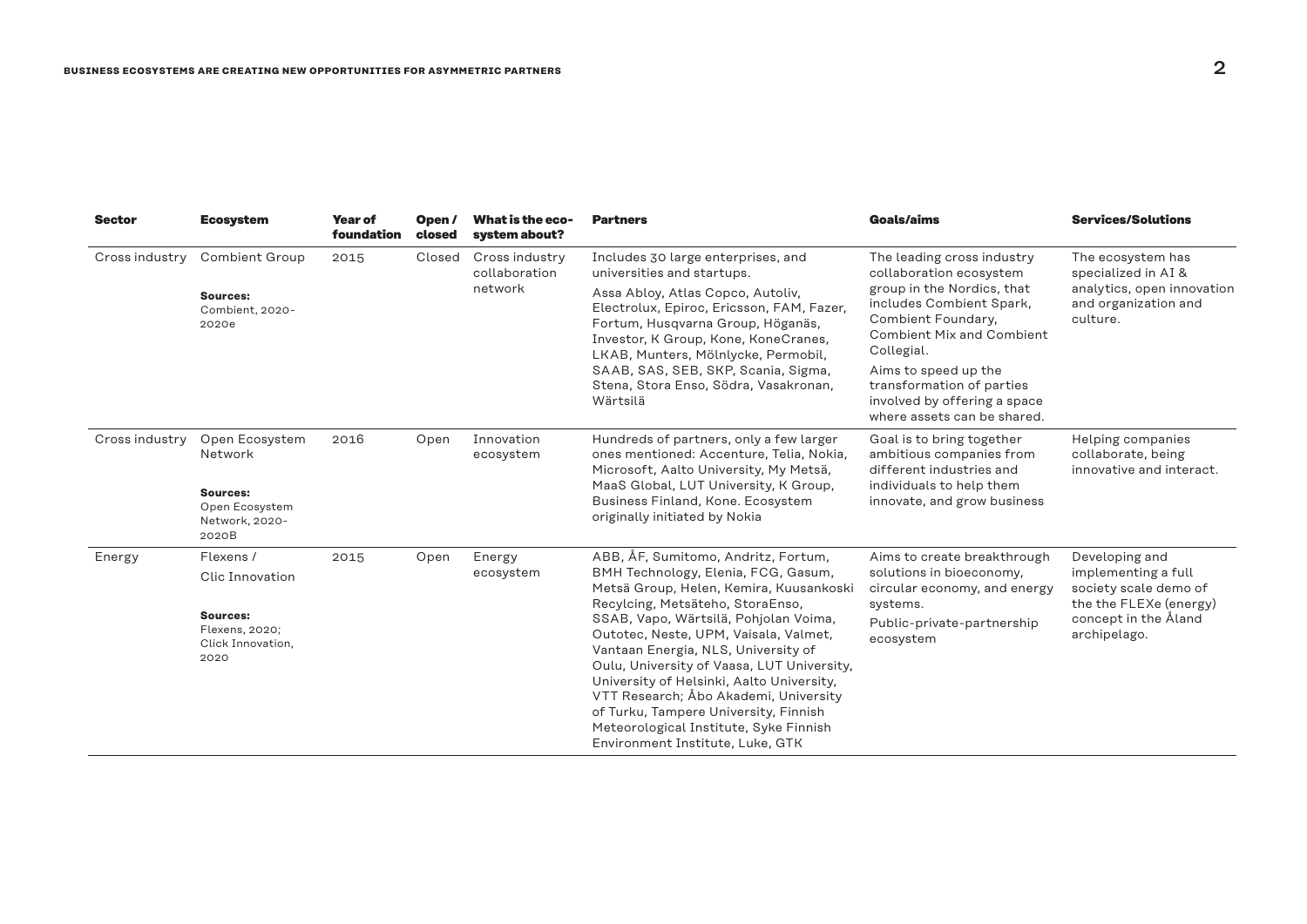| <b>Sector</b> | <b>Ecosystem</b>                                                                     | <b>Year of</b><br>foundation | Open /<br>closed | What is the eco-<br>system about?      | <b>Partners</b>                                                                                                                                                                                                                   | Goals/aims                                                                                                                                                                                                                                                | <b>Services/Solutions</b>                                                |
|---------------|--------------------------------------------------------------------------------------|------------------------------|------------------|----------------------------------------|-----------------------------------------------------------------------------------------------------------------------------------------------------------------------------------------------------------------------------------|-----------------------------------------------------------------------------------------------------------------------------------------------------------------------------------------------------------------------------------------------------------|--------------------------------------------------------------------------|
| Energy        | Gaia / Baltic<br>Offshore Wind<br>Sources:<br>Gaia, 2020, Business<br>Finland, 2018d | 2018                         | Open             | Wind power<br>ecosystem                | Arctia, Meritaito, Boskalis Terramare,<br>Pori Offshore Constructions, Prysmian<br>Group Finland, Rajakiiri, Rauma Marine<br>Constructions, Finnish Sea Service,<br>Suomen Hyötytuuli, SSAB, Wärtsilä,<br><b>Business Finland</b> | Aims to bring together<br>all the relevant parties,<br>e.g. investors, businesses,<br>technology experts, service<br>providers and governmental<br>institutions to create<br>competitive wind power<br>domain in the Baltic Sea with<br>global potential. | Offshore wind power<br>production                                        |
| Environment   | Kompensäätiö sr /<br>Compensate                                                      | 2019                         | N/A              | Finnish<br>foundation<br>ecosystem     | Werkling, Frantic, Hellon, BCG, Fourkind,<br>Dottir, SEK, Accenture, Kallan & Co.,<br>Hopkins, Cocoa, Rastivo.com, Contentful,                                                                                                    | Aims to help stop climate<br>change with offering ways to<br>compensate the emissions.                                                                                                                                                                    | Offering service for their<br>partners to compensate<br>their emissions. |
|               | Sources:<br>Compensate, 2020                                                         |                              |                  | focusing on<br>environmental<br>issues | Koski Syväri<br>Löyly, Noli, Studios, Posti, YLVA, Finnair,<br>Nordea, Reima, ST1, Tamro, Kyyti, JYY,<br>Jungle Juice Bar, Fleet Innovation                                                                                       | Aims to develop network that<br>helps to create new products<br>and services.                                                                                                                                                                             |                                                                          |
|               |                                                                                      |                              |                  |                                        |                                                                                                                                                                                                                                   | Aims to pilot their business<br>model and funds carbon<br>capture projects.                                                                                                                                                                               |                                                                          |
| Environment   | Smart&Clean                                                                          | 2016                         | N/A              | Sustainability<br>ecosystem            | Cities: Helsinki, Espoo, Kauniainen, Lahti,<br>Vantaa, Uusimaa regional council                                                                                                                                                   | Aims to offer solutions for<br>mitigating climate change,                                                                                                                                                                                                 | Aims to offer climate<br>solutions, including                            |
|               | Sources:<br>Smart&Clean, 2020-<br>2020b; Sjöstedt,<br>N.A.                           |                              |                  |                                        | Companies: AFRY, Caverion, Fortum,<br>Gaia, Gasum, Helen, Kone, Lassila &<br>Tikanoja, Neste, Ramirent, Siemens, ST1,<br>Vaisala, YIT                                                                                             | to boost business and export<br>smart solutions and clean<br>technology.                                                                                                                                                                                  | mobility, energy, housing,<br>and circular economy<br>solutions.         |
|               |                                                                                      |                              |                  |                                        | Research organizations: Aalto University,<br>Helsinki University, LUT University, VTT<br>Research                                                                                                                                 |                                                                                                                                                                                                                                                           |                                                                          |
|               |                                                                                      |                              |                  |                                        | Government organisations and public<br>foundations: Business Finland, Ministries<br>of the Environment, Economc Affairs<br>and Employment and Transport and<br>Communications, Sitra                                              |                                                                                                                                                                                                                                                           |                                                                          |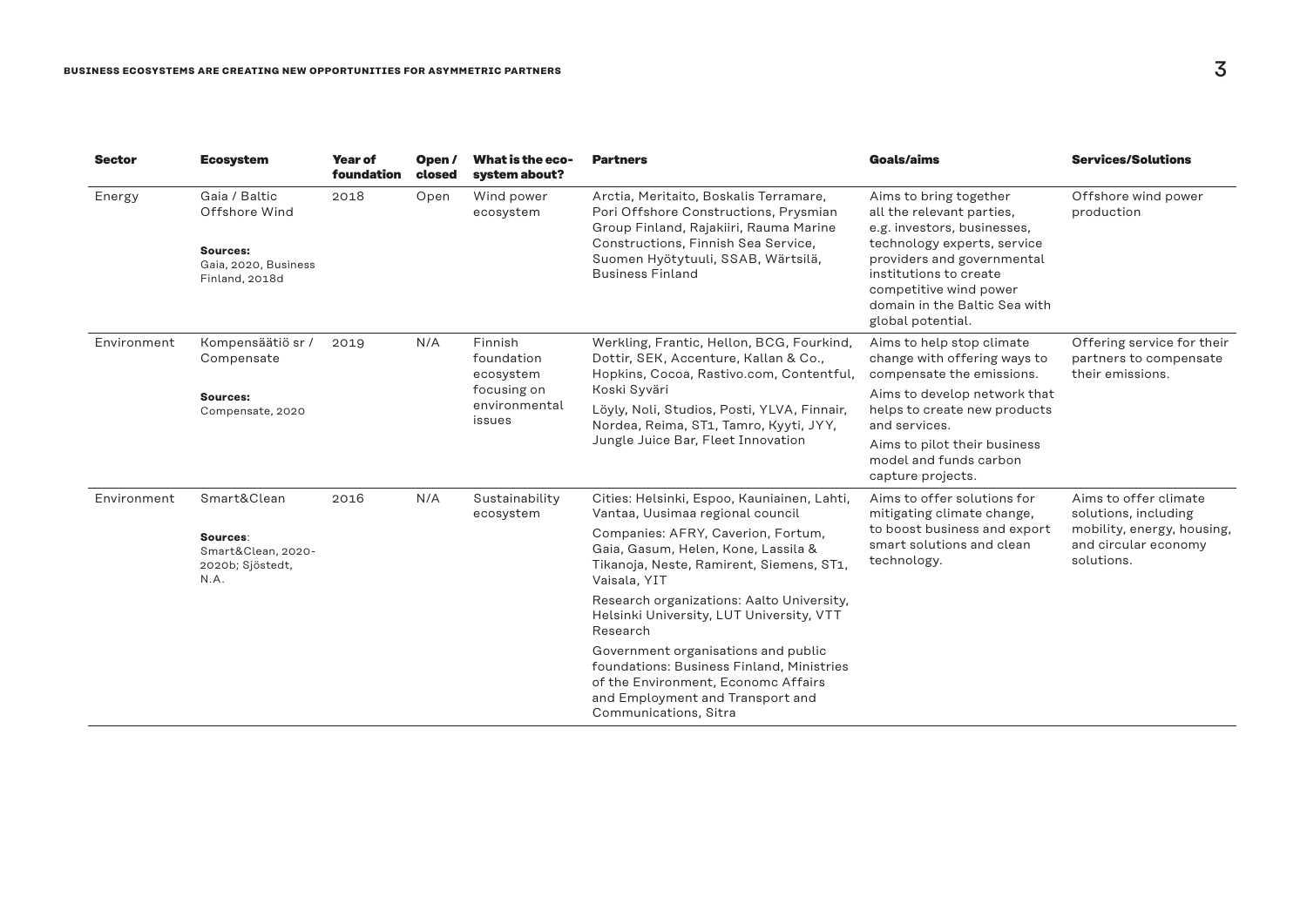| <b>Sector</b> | <b>Ecosystem</b>                                                                         | Year of<br>foundation | Open/<br>closed | What is the eco-<br>system about?                                                                                       | <b>Partners</b>                                                                                                                                                                                                                         | <b>Goals/aims</b>                                                                                                            | <b>Services/Solutions</b>                                                     |
|---------------|------------------------------------------------------------------------------------------|-----------------------|-----------------|-------------------------------------------------------------------------------------------------------------------------|-----------------------------------------------------------------------------------------------------------------------------------------------------------------------------------------------------------------------------------------|------------------------------------------------------------------------------------------------------------------------------|-------------------------------------------------------------------------------|
| Environment   | <b>Griffin Refineries</b><br>/ Plastic<br><b>Waste Refining</b><br>Ecosystem<br>Sources: | N/A<br>2018           |                 | Environmentally<br>focused<br>ecosystem                                                                                 | VTT Research, Suomen Uusiomuovi Oy,<br>L&T, Hackl Container, Urbaser, BMH<br>Technology, Conenor, CoolBrook, Pramia<br>Plastic, Muoviteollisuus ry, Metsä Tissue,<br>Reclay Group, Korkia, ÅF, Christof<br>Industries, Business Finland | Aims to combine different<br>experts from Finland and<br>from international markets<br>with offering a platform for<br>them. | The aim is to create new<br>business opportunities<br>from recycling plastic. |
|               | Business Finland.<br>2018b-2018c; Griffin<br>Refineries, 2020                            |                       |                 |                                                                                                                         |                                                                                                                                                                                                                                         |                                                                                                                              |                                                                               |
| Environment   | Clic Innovation /<br>4Recycling                                                          | 2019                  | Open            | Environmentally<br>focused<br>ecosystem                                                                                 | Business Finland, Andritz Oy, BMH<br>Technology Oy, Borealis Group, Fortum<br>Waste Solutions Oy, Fortum Oyj,                                                                                                                           | Aims to bring solutions<br>for enhanced recycling of<br>plastics and to activate cross-                                      | Building solutions for<br>recycling of plastics and<br>developing bio-based   |
|               | Sources:<br>Clic Innovation 2020:<br><b>Business Finland</b><br>2019C                    |                       |                 | Kemira Oyj, Lassila & Tikanoja Oyj,<br>Metsä Fibre, Metsä Board, Metsäliitto<br>Cooperative, Neste Oyj, Stora Enso Oyj, | industry dialogue to create<br>optimal overall material<br>system.                                                                                                                                                                      | materials.                                                                                                                   |                                                                               |
|               |                                                                                          |                       |                 |                                                                                                                         | UPM-Kymmene Oyj and Valmet Oyj, the<br>Chemical Industry Federation of Finland,<br>Finnish Plastics Industries Federation.<br><b>Finnish Forest Industries</b>                                                                          | Collects information,<br>connects international<br>actors, forms collaborations,<br>prepares RDI projects etc.               |                                                                               |
| Finance       | Marco Polo<br>Network / TradelX<br>and R <sub>3</sub>                                    | 2017                  | N/A             | Trade and<br>working<br>capital finance<br>ecosystem                                                                    | International ecosystem, that includes<br>some Finnish companies. Only few<br>companies from the ecosystem<br>mentioned:                                                                                                                | Offering software platform<br>for trade and working capital<br>finance for companies and<br>banks.                           | Trade and supply chain<br>finance solutions for<br>partners                   |
|               | Sources:<br>Marco Polo, 2020                                                             |                       |                 |                                                                                                                         | Danske Bank, OP, Daimler, Mastercard,<br>Oracle, SMBC                                                                                                                                                                                   | Aims to improve client<br>experience, with enabling<br>easier data integration and<br>exchange between partners.             |                                                                               |
| Finance       | Nordea /<br>Nordea Open                                                                  | 2017                  | Open            | Open Banking<br>ecosystem for                                                                                           | International ecosystem, open in Finland,<br>Sweden, and Denmark.                                                                                                                                                                       | Offering API platform for<br>software developers and                                                                         | Financial data for<br>partners.                                               |
|               | <b>Banking</b>                                                                           |                       |                 | developers                                                                                                              | Parties include software developers and<br>companies, but they are not named in<br>public.                                                                                                                                              | banks. One reason behind this<br>platform is PSD2 law that                                                                   |                                                                               |
|               | Sources:<br>Nordea, 2017; 2020-<br>2020b                                                 |                       |                 |                                                                                                                         |                                                                                                                                                                                                                                         | obliges banks to share their<br>data.                                                                                        |                                                                               |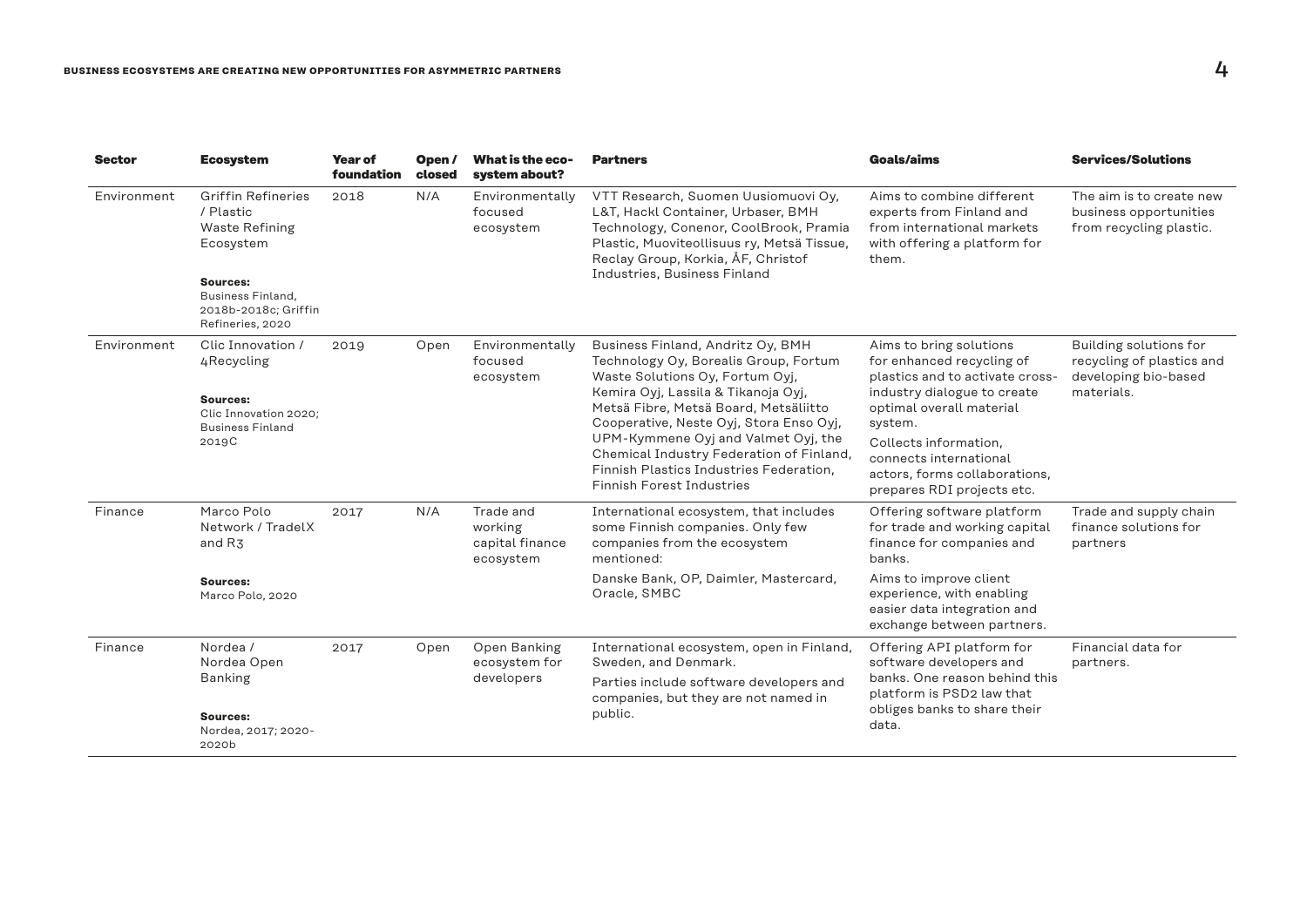| <b>Sector</b>     | <b>Ecosystem</b>                                            | Year of<br>foundation                                        | Open /<br>closed | What is the eco-<br>system about?            | <b>Partners</b>                                                                                                                                       | Goals/aims                                                                                                           | <b>Services/Solutions</b>                                                          |
|-------------------|-------------------------------------------------------------|--------------------------------------------------------------|------------------|----------------------------------------------|-------------------------------------------------------------------------------------------------------------------------------------------------------|----------------------------------------------------------------------------------------------------------------------|------------------------------------------------------------------------------------|
| Finance           | OP/<br>OP Developer                                         | 2017                                                         | Open             | Open Banking<br>ecosystem for<br>developers. | Platform for banks, FinTechs and<br>startups.                                                                                                         | One reason behind this<br>platform is PSD2 law that<br>obliges banks to share their<br>data.                         | Services concerning<br>identity, health, housing,<br>and insurance                 |
|                   | Sources:<br>OP, 2017; 2020                                  |                                                              |                  |                                              |                                                                                                                                                       | Aims to offer APIs for fund.<br>holdings information and<br>financial instruments and<br>open new custodies.         |                                                                                    |
| Health            | HUS/<br>CleverHealth                                        | 2017                                                         | N/A              | Health<br>technology<br>ecosystem            | BCB Medical, BC Platforms, CGI, Elisa,<br>Fujitsu, GE, Innofactor, Microsoft, Noona,<br>Planmeca, Tieto, Takeda, Productivity                         | Aiming to bring product and<br>service innovations developed<br>with data.                                           | Health technology export<br>products for companies                                 |
|                   | Sources:<br>CleverHealth                                    |                                                              |                  |                                              | Leap and Pfizer                                                                                                                                       | Aims to be internationally<br>renowned ecosystem.                                                                    |                                                                                    |
|                   | Network, 2020                                               |                                                              |                  |                                              |                                                                                                                                                       | Offers platform for partners.                                                                                        |                                                                                    |
| Health            | UNA Ov                                                      | 2017                                                         | N/A              | Development<br>ecosystem in                  | Owned by 19 hospital districts,<br>municipalities, joint municipal boards, and                                                                        | The participants are the main<br>clients of the ecosystem.                                                           | Una Ydin - Client data in<br>information management                                |
|                   | Sources:<br>Una, 2020                                       |                                                              |                  | health sector                                | some strategic partners.                                                                                                                              | The ecosystem offers                                                                                                 | system                                                                             |
|                   |                                                             |                                                              |                  |                                              |                                                                                                                                                       | development and expert<br>services.                                                                                  | Una Lomake - National<br>level service for pleadings                               |
|                   |                                                             |                                                              |                  |                                              |                                                                                                                                                       |                                                                                                                      | Una Kaari - Information<br>system for client<br>service and resource<br>management |
| Housing<br>market | DIAS/<br>Aktia, Alma<br>Talent, Danske<br>Bank, OP, S Bank, | 2018<br><b>Tomorrow Tech</b><br>Sources:<br>Dias, 2020-2020B | N/A              | Digital housing<br>market<br>ecosystem       | OP, Danske Bank, Aktia, S-Bank,<br>Nordea, Handelsbank, Savings Banks,<br>POP Bank, Alma, Sanoma, OP Home,<br>Kiinteistömaailma, Blok, Bo LVK, Remax, | Aims to bring real estate<br>agents, banks, and builders<br>on to one platform, to enable<br>digital housing market. | Housing market services                                                            |
|                   |                                                             |                                                              |                  |                                              | Neliöt Liikkuu, Change LVK, Premier,<br>Solid House, Huom!, Huoneistokeskus,<br>SKV Kiinteistövälitys, SP Home,                                       | Aims to make housing market<br>work faster, safer, and<br>more flexible, it is no longer                             |                                                                                    |
|                   |                                                             |                                                              |                  |                                              | Kahdeks8s päivä, Olo LVK, Skanska, YIT,<br>Nettikoti, Visma, PDS, Kivi                                                                                | location specific.                                                                                                   |                                                                                    |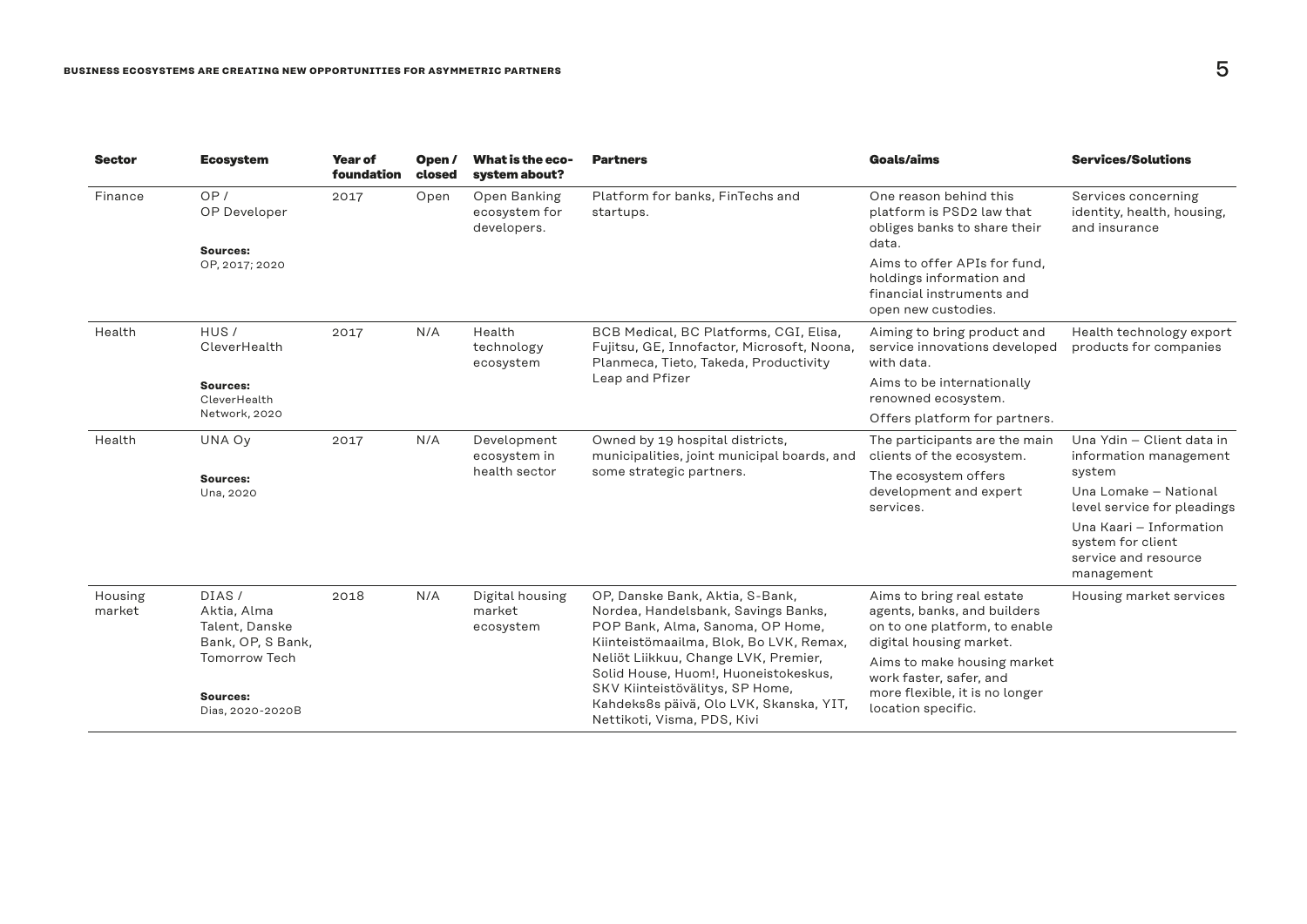| <b>Sector</b> | <b>Ecosystem</b>                                                                                                                    | <b>Year of</b><br>foundation | Open /<br>closed | <b>What is the eco-</b><br>system about? | <b>Partners</b>                                                                                                                                                                                                                                                                                                                                                                                                                             | <b>Goals/aims</b>                                                                                                                                                                                                                                                                          | <b>Services/Solutions</b>                                                                                                                                                                                                                                                                                                                                                                                                                                                          |
|---------------|-------------------------------------------------------------------------------------------------------------------------------------|------------------------------|------------------|------------------------------------------|---------------------------------------------------------------------------------------------------------------------------------------------------------------------------------------------------------------------------------------------------------------------------------------------------------------------------------------------------------------------------------------------------------------------------------------------|--------------------------------------------------------------------------------------------------------------------------------------------------------------------------------------------------------------------------------------------------------------------------------------------|------------------------------------------------------------------------------------------------------------------------------------------------------------------------------------------------------------------------------------------------------------------------------------------------------------------------------------------------------------------------------------------------------------------------------------------------------------------------------------|
| <b>HVAC</b>   | Tamlink /<br><b>Indoor Air Quality</b><br>Sources:<br>IAEQ, 2020;<br>Business Finland,<br>2019D                                     | 2018                         | N/A              | Indoor air<br>quality<br>ecosystem       | Airo, Alme, Dekati, Eagle Filters, Fidelix,<br>Filterpak, Fleetlogis, Fläkt Group,<br>Fogscreen, Genano, Koja, Pegasor,<br>Produal, Ramboll, Realin, Smartwatcher,<br>Tikkurila, TPI Control, Vaisala, Vallox,<br>Vuo Power Oy, Tamlink, VTT Research;<br>Business Finland, Clic, Helsinki Business<br>Hub, Keino, Go4Energy                                                                                                                | Offers platform for partners<br>to create new business<br>opportunities and aiming<br>to reach new market<br>segments and areas through<br>collaboration in indoor air<br>sector.                                                                                                          | Indoor air solutions                                                                                                                                                                                                                                                                                                                                                                                                                                                               |
| Logistics     | Vediafi /<br>Caas-Net<br>(Corridor as a<br>Service)<br>Sources:<br>Business Finland,<br>2019B; Vediafi,<br>2020-2020B; VTT,<br>2018 | 2018                         | N/A              | Logistics<br>ecosystem                   | Finnish Transport Safety Agency,<br>Business Finland, the Ministry of<br>Transport and Communications, the<br>Finnish Transport Agency, the Finnish<br>Meteorological Institute, the Finnish<br>Communications Regulatory Authority<br>and Finnish Customs, VTT Research and<br>Vediafi, Dynniq, Infotripla and Indagon<br>from the business sector. Vantaa, Turku<br>and Tampere cities, the Growth Corridor<br>Finland network and YTL ry | Aiming to build working<br>logistics between Asia and<br>Europe through Finland with<br>combining different parties<br>and by digitalizing actions.                                                                                                                                        | Improving logistics of<br>Finland                                                                                                                                                                                                                                                                                                                                                                                                                                                  |
| Manufacturing | DIMECC/<br>Intelligent<br>industry<br>Sources:<br>Intelligent industry<br>2012-2012B                                                | 2017                         | Open             | Manufacturing<br>ecosystem               | Elekmerk, Fastems, HT Laser, Innofactor,<br>Konecranes, Melkki, Nokia, Prima Power,<br>Raute, TietoEvry, Business Finland,<br>Dimecc.<br>Also, many international partners                                                                                                                                                                                                                                                                  | Aims to connect leading<br>equipment manufacturers<br>and digital solution providers<br>in Finland.<br>Aim is to answer individual<br>client needs, and to sense<br>client expectations.<br>Keeps Finland involved in<br>the data driven business<br>development.<br>Boosting SME network. | Finnish Industrial<br>Internet Forum -<br>combines appliers<br>and digital solution<br>providers with research<br>organizations.<br>DIMECC Demobooster,<br>innovation service<br>model, that aims to<br>connect small and large<br>companies.<br>Demola, combining<br>organizations with<br>university students.<br>Machine Learning<br>Academy - aims to<br>increase participants<br>understanding of how<br>AI can be utilized with<br>machine learning and<br>company business. |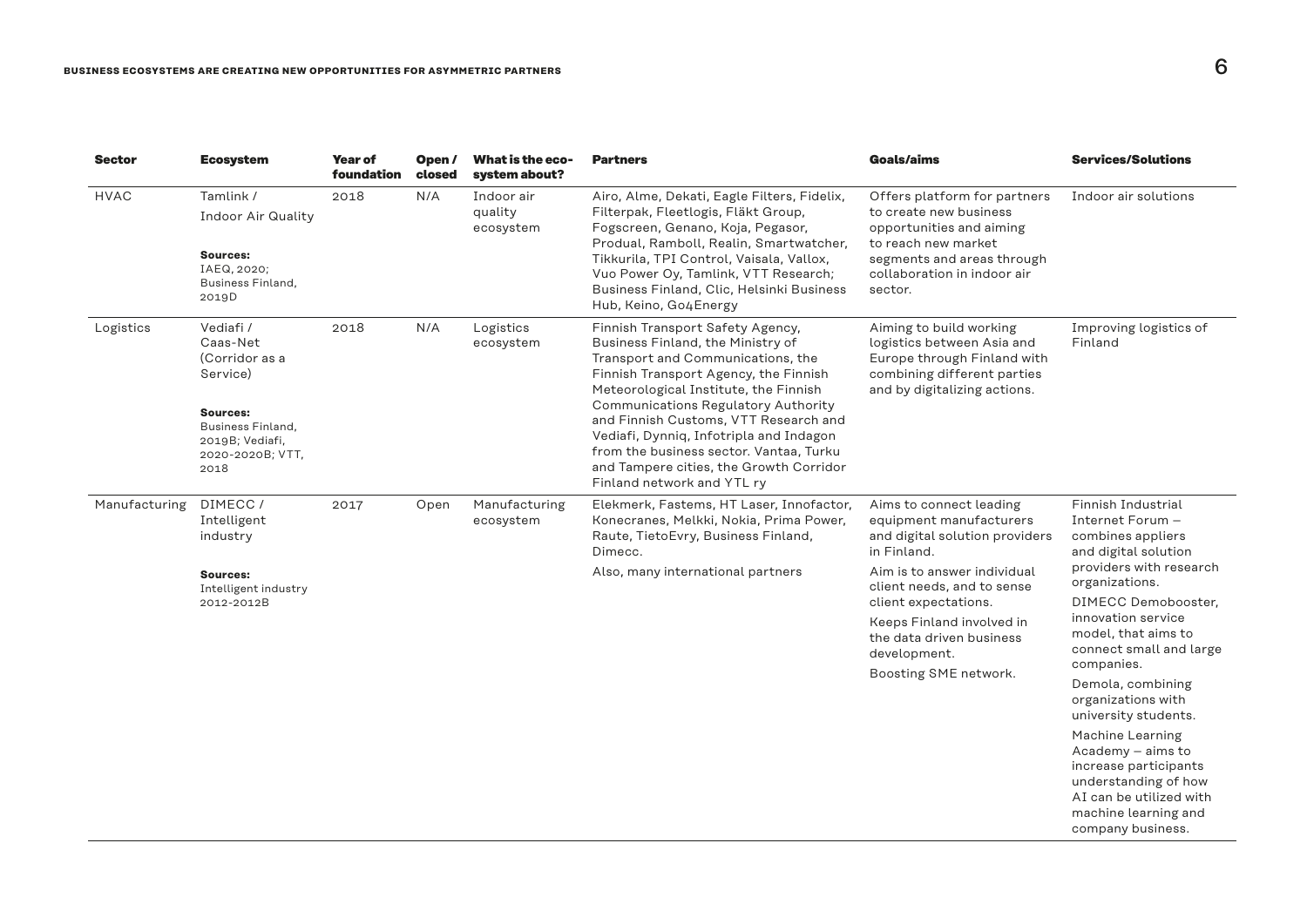| <b>Sector</b> | <b>Ecosystem</b>                                            | Year of<br>foundation | Open/<br>closed | What is the eco-<br>system about?          | <b>Partners</b>                                                                                                                                                                                                                                                                                                                                                                                                                                                                                                              | Goals/aims                                                                                                                      | <b>Services/Solutions</b>                                                      |
|---------------|-------------------------------------------------------------|-----------------------|-----------------|--------------------------------------------|------------------------------------------------------------------------------------------------------------------------------------------------------------------------------------------------------------------------------------------------------------------------------------------------------------------------------------------------------------------------------------------------------------------------------------------------------------------------------------------------------------------------------|---------------------------------------------------------------------------------------------------------------------------------|--------------------------------------------------------------------------------|
| Manufacturing | AirFaas/<br>Combi Works                                     | N/A                   | Open            | Platform<br>ecosystem for<br>manufacturing | Manufacturing companies, not named.                                                                                                                                                                                                                                                                                                                                                                                                                                                                                          | Aims to offer production<br>facilities globally by offering<br>portal for it.                                                   | Offers access for small<br>operators to larger<br>providers services.          |
|               | Sources:<br>Business Finland,<br>2018, Combi Works,<br>2020 |                       |                 |                                            |                                                                                                                                                                                                                                                                                                                                                                                                                                                                                                                              | Combine accounting,<br>logistics, production,<br>control systems, funding,<br>and insurance systems in<br>manufacturing sector. | Air FaaS is factory as<br>a service, AirBnB of<br>manufacturing.               |
| Manufacturing | BatCircle / Aalto<br>University                             | N/A                   | N/A             | Circular<br>ecosystem of                   | 4 universities, 2 research centres, 8 large<br>companies, 15 SMEs, 2 cities                                                                                                                                                                                                                                                                                                                                                                                                                                                  | Ecosystem operating in<br>manufacturing industry, aims                                                                          | Aims to make strong<br>bonds between                                           |
|               | Sources:<br>Batcircle, 2020                                 |                       |                 | battery metals<br>consortium               | Aalto University, Oulu University,<br>University of Eastern Finland, LUT<br>University, Geological Survey of Finland,<br>VTT Research, Boliden Ltd, Finnish<br>Minerals Group, Fortum, Freeport Cobalt,<br>Outotec, Norilsk Nickel Harjavalta,<br>AkkuSer, CrisolteQ, FENNOSCANDIAN<br>Resources, Ima Engineering, Keliber,<br>Latitude 66, Magsort, Mawson, Mine On-<br>Line Service, Mondo Minerals, Suhanko<br>Arctic Platinum, Teraloop, Terrafame,<br>Tracegrow, Vulcan Hautalampi, City of<br>Harjavalta, City of Pori | to improve the processes of<br>mining, metals and battery<br>chemicals and increase the<br>recycling of batteries.              | companies and research<br>organizations to find new<br>business opportunities. |
| Maritime      | Dimecc/<br>One Sea<br>Ecosystem                             | 2016                  | Open            | Marine transport<br>ecosystem              | Almost 80 companies in ecosystem,<br>only few larger ones mentioned: Tieto,<br>Wärtsilä, Rolls-Royce, ABB, Awake.ai,<br><b>Business Finland, Finnpilot</b>                                                                                                                                                                                                                                                                                                                                                                   | Aiming to lead the way<br>towards of operating<br>autonomous maritime<br>ecosystem until 2025.                                  | Digital, intelligent<br>solutions for marine<br>industry                       |
|               | Sources:<br>Dimecc, 2020; One<br>Sea 2019.                  |                       |                 |                                            | One goal is also to set new<br>standards for the industry<br>and to help the industry<br>digitalize and to create new<br>innovations.                                                                                                                                                                                                                                                                                                                                                                                        |                                                                                                                                 |                                                                                |
|               |                                                             |                       |                 |                                            |                                                                                                                                                                                                                                                                                                                                                                                                                                                                                                                              | Research collaboration for<br>partners.                                                                                         |                                                                                |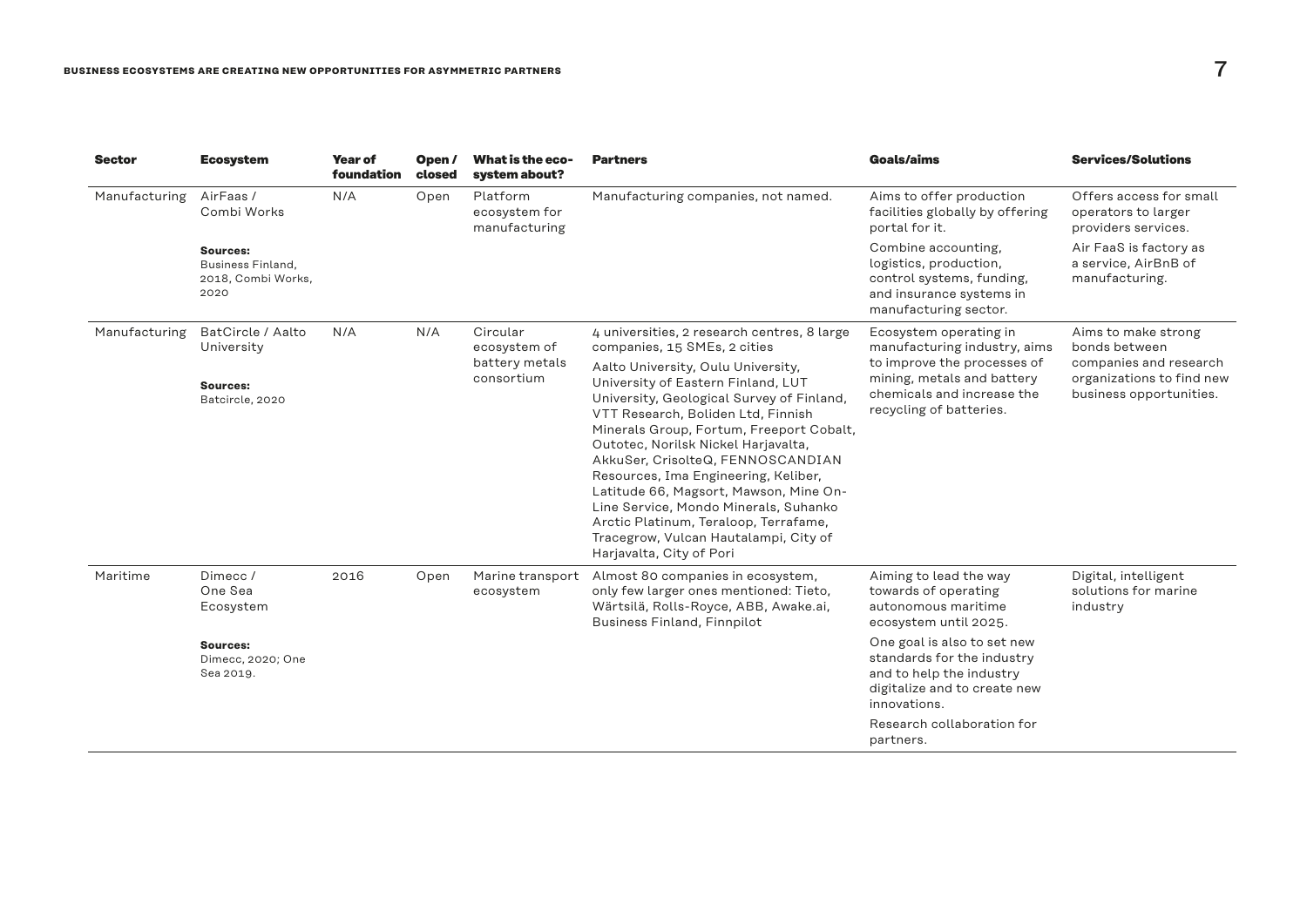| <b>Sector</b>         | <b>Ecosystem</b>                                                                                      | <b>Year of</b><br>foundation | Open/<br>closed | What is the eco-<br>system about?                                | <b>Partners</b>                                                                                                                                                                                                                                           | <b>Goals/aims</b>                                                                                                                                              | <b>Services/Solutions</b>                                                                             |
|-----------------------|-------------------------------------------------------------------------------------------------------|------------------------------|-----------------|------------------------------------------------------------------|-----------------------------------------------------------------------------------------------------------------------------------------------------------------------------------------------------------------------------------------------------------|----------------------------------------------------------------------------------------------------------------------------------------------------------------|-------------------------------------------------------------------------------------------------------|
| Maritime<br>logistics | Awake.AI                                                                                              | 2018                         | Open            | Maritime<br>logistics                                            | Vaisala, FMI, F-Secure, Fleetrange,<br>Konecranes, DEAL                                                                                                                                                                                                   | Aiming to bring maritime<br>logistic actors to same                                                                                                            | Offers digital services,<br>proactive analytics,<br>machine learning models<br>for maritime business. |
|                       | Sources:<br>Awake.AI. (2020);<br>Business Finland,<br>2019.                                           |                              |                 | ecosystem                                                        | Ecosystem also includes other parties,<br>such as Business Finland, IMB, Inmarsat<br>etc.                                                                                                                                                                 | platform, to plan, optimize<br>operations and achieve<br>goals and to become the<br>world most trusted AI port<br>platform and build global<br>ecosystem.      |                                                                                                       |
| Metallurgical         | AMET<br><b>Sources:</b><br>University of Oulu,<br>2020                                                | 2019                         | N/A             | Metallurgical<br>ecosystem                                       | University of Oulu, Kaltio Technologies<br>Oy, Luxmet Oy, Quva Oy, Sapotech Oy,<br>Sensmet Oy, SSAB Europe Oy, University<br>of Oulu, Åbo Akademi University, Ovako                                                                                       | Aims to enable strategic<br>renewal of metal refining<br>industry, improve the<br>competitiveness of SMEs and<br>aims to promote growth of<br>export business. | Develops artificial<br>intelligence and platform-<br>based solutions in<br>metallurgical industry.    |
| Mobility              | Kyyti Group /<br><b>Smart Mobility</b><br>ecosystem<br>Sources:<br>Kyyti, 2018; Kyyti,<br>2020        | N/A                          | N/A             | Mobility<br>ecosystem                                            | LähiTapiola, r2p, PayiQ, Dat.mobility,<br>Helkama, Strafica, Ramboll, Vinka,<br>Fluidtime, Roboride, Aalto University,<br>GreenMobility, Switch, 020202, Vamos,<br>Skoda, Sitra, AVM, VTT Research                                                        | Aiming to offer mobility as a<br>service solution for transport<br>operators, corporates, and<br>municipalities.                                               | Offer a platform to plan,<br>book and pay the whole<br>intermodal travel chain.                       |
| Mobility              | The SmartRail<br>Ecosystem / Skoda<br>Transtech<br>Sources:<br>SmartRail<br>Ecosystem, 2020-<br>2020c | 2019                         | N/A             | Mobility<br>ecosystem                                            | Skoda, VTT Research, Business Finland,<br>3D Talo, LUT University, Tampereen<br>raitiotie Oy, HKL, Mipro, Mevea,<br>Ambientia, Tamware, DA-Group, EC-<br>Engineering Oy, Lumikko, Teknoware,<br>KAMK, Tampere City, Tampere University,<br>Creanex, Cinia | Aims to bring together the<br>needed partners to be able to<br>deliver transportation service<br>and co-create.                                                | Aims to offer tram-<br>integrated operations<br>and services at the<br>international market.          |
| Mobility              | Mobility as a<br>service API /<br>MaaS Global<br>Sources:<br>Whim, 2020; Yle,<br>2018.                | 2015                         | Open            | Ecosystem<br>offering all<br>transport<br>services at one<br>app | Sixt, HSL, Go by Veho, Toyota Rent a<br>Car, Hertz, Taksi Helsinki, Lähitaksi, Tier,<br>Menevä                                                                                                                                                            | Aims to offer transportation<br>services at one place<br>(including public<br>transportation, city bikes, car<br>rental, taxi services).                       | Transportation services<br>for end-customers                                                          |